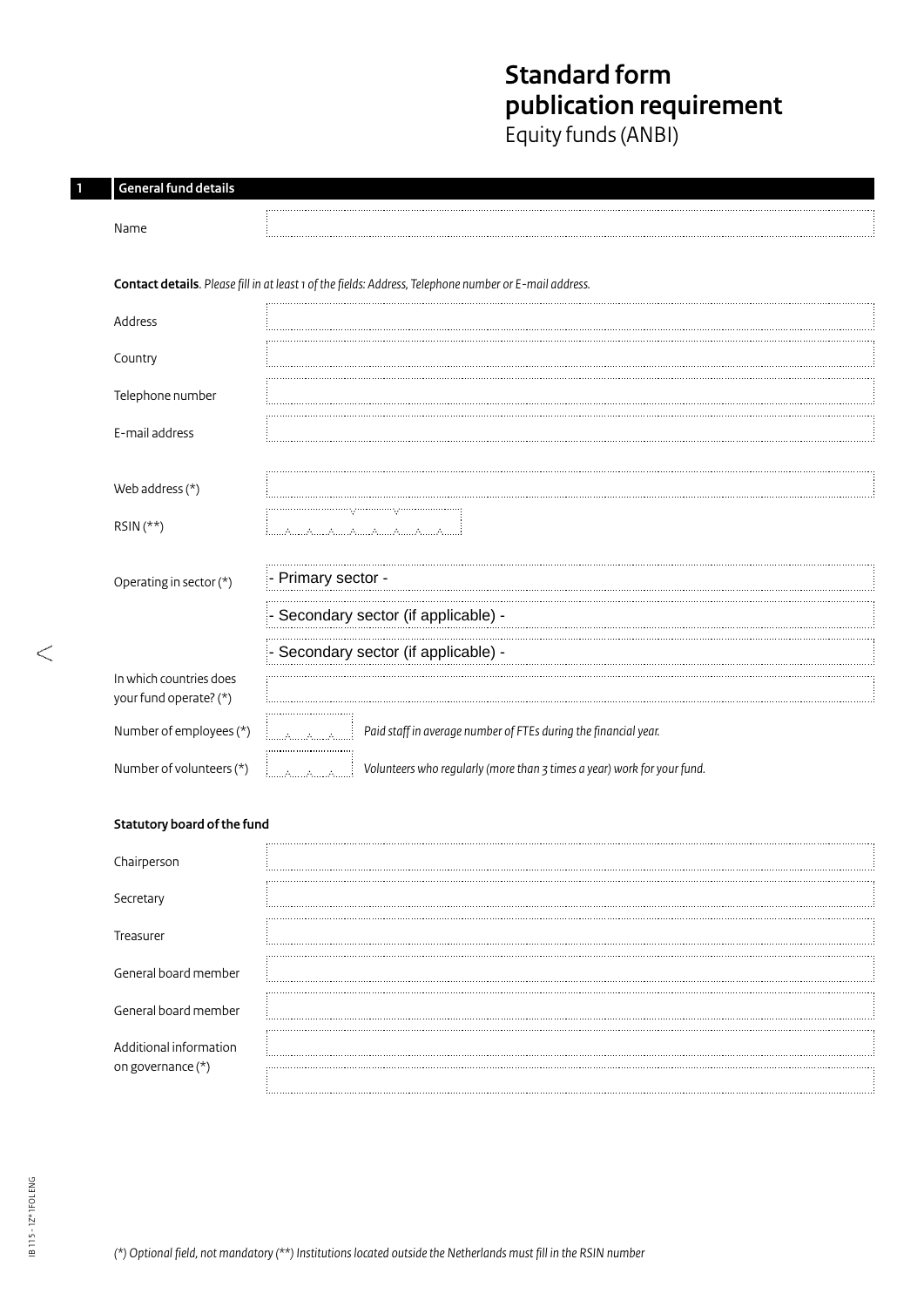| l G<br>continued)<br>ieneral<br>----- |
|---------------------------------------|
|                                       |

#### **Objective**

Statutory objective of the fund. What does the fund seek to achieve?

#### **Outline of the policy plan**

*Please answer the questions below or provide an URL to the policy plan after the last question about the policy plan. The online policy plan should at least provide answers to the questions about the policy plan asked here.*

| What are the fund's       |  |
|---------------------------|--|
|                           |  |
| activities? When are      |  |
| which activities to be    |  |
| carried out? And how do   |  |
|                           |  |
| the activities contribute |  |
| to achieving the fund's   |  |
|                           |  |
| objective?                |  |
|                           |  |
|                           |  |
|                           |  |
|                           |  |
|                           |  |
|                           |  |
|                           |  |
|                           |  |
|                           |  |
|                           |  |
|                           |  |
|                           |  |
|                           |  |
|                           |  |
|                           |  |
| How does the fund         |  |
| obtain its income or      |  |
|                           |  |
| revenue?                  |  |
|                           |  |
|                           |  |
|                           |  |
|                           |  |
|                           |  |
|                           |  |
|                           |  |
|                           |  |
|                           |  |
|                           |  |
|                           |  |
|                           |  |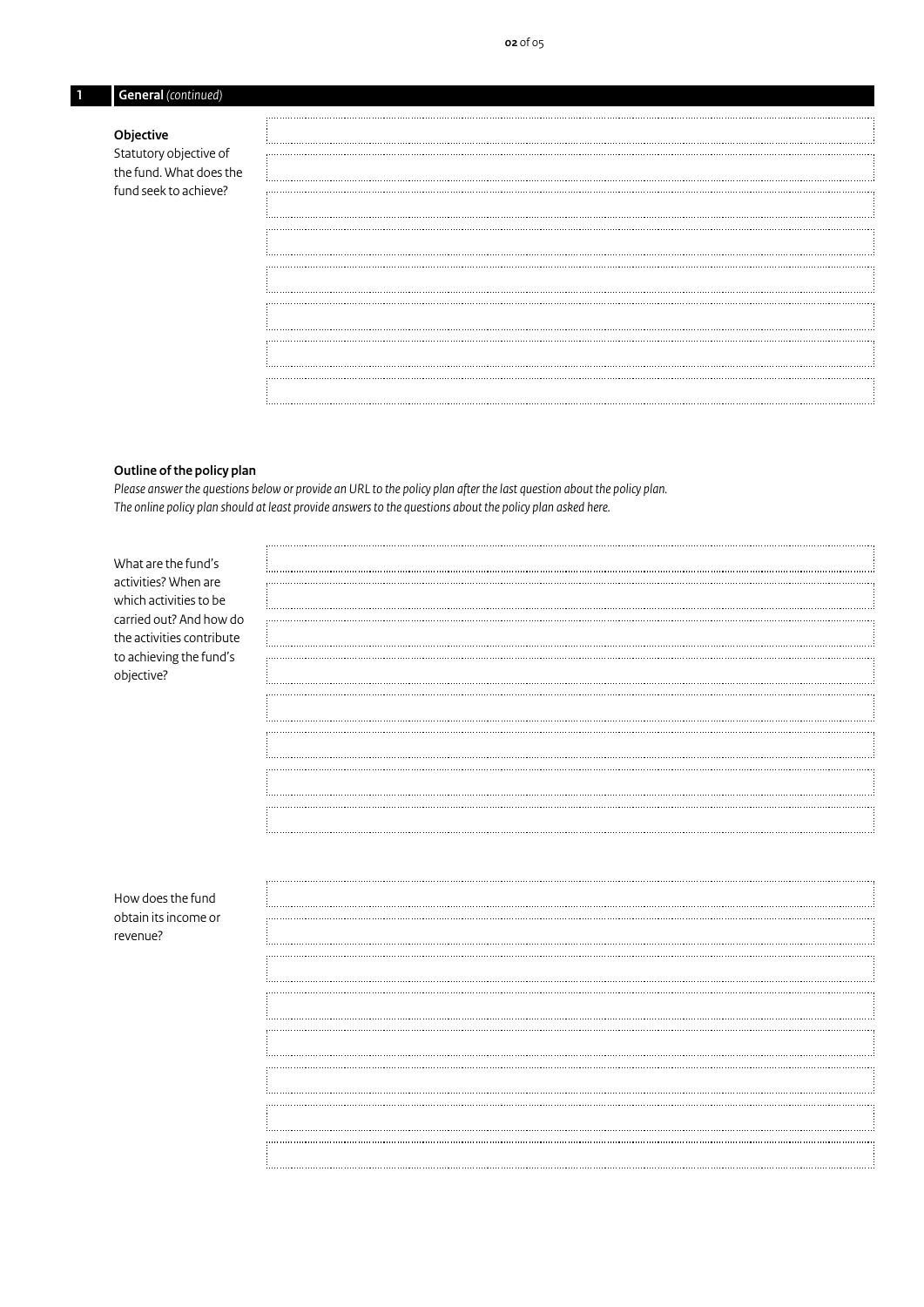## **1 General** *(continued)*

How and for what purposes are the revenues spent? *Ifyour fund holds capital, please fill in here where and how this capital is held (e.g. savings account, investments, etc.)*

URL of the policy plan *Enter the link to the policy plan.*

### **Remuneration policy**

Remuneration policy for the statutory board, for the members of the policy-making body and for staff (e.g. collective labour agreement or salary scheme).

#### **Activity Report**

*List the activities that have been carried out. Alternatively, under the next question, enter the URL to the activity report, or to the financial statements if they clearly describe the activities of the financial year in question.*

Open

URL of the activity report *Enter the link to the activity report.* 

Open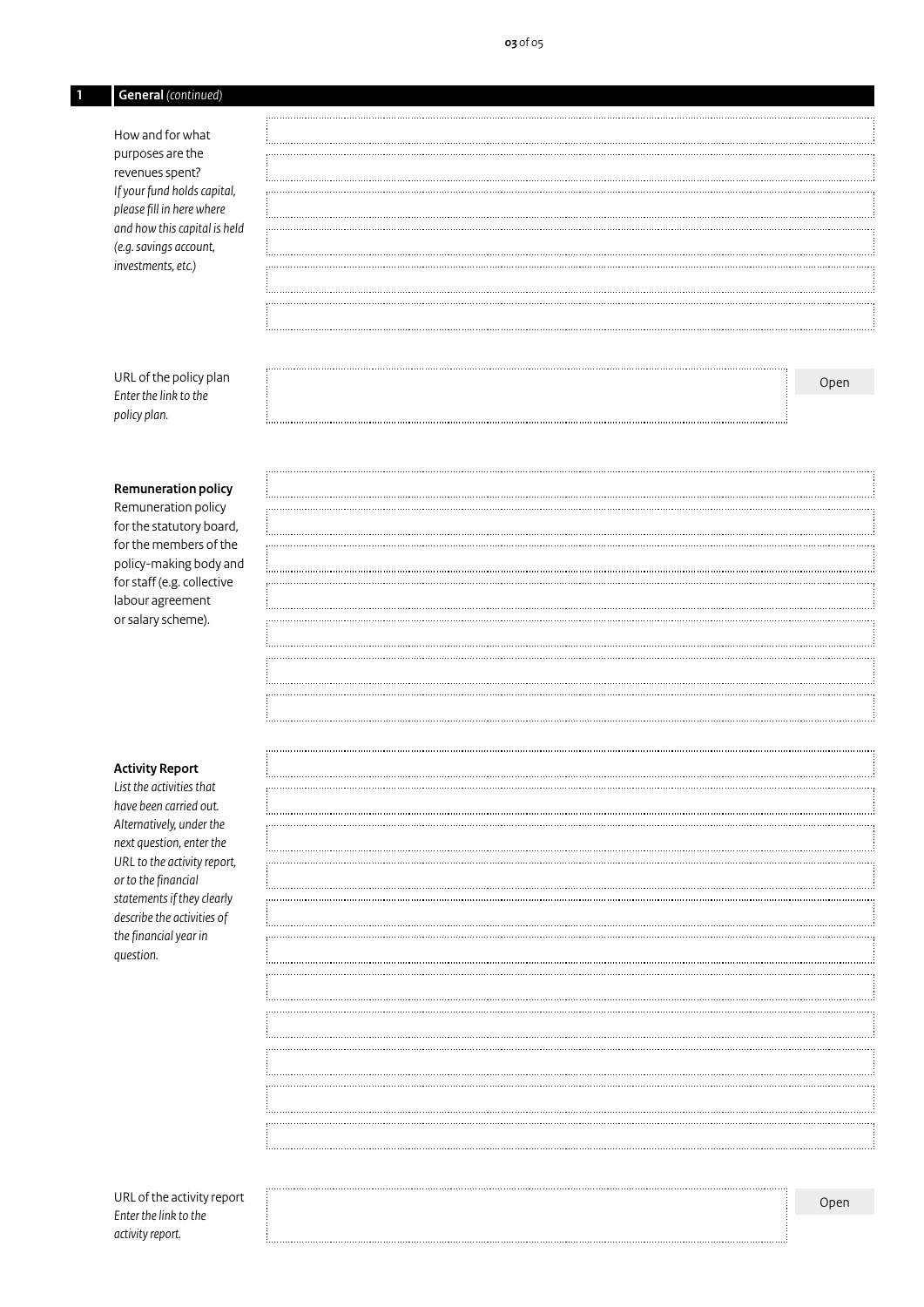#### **2 Statement of income and expenditure**

Year of this Statement of income and expenditure *Please enter the reporting year. If you continue, the years will automatically appear above the columns.*

السننديسية السنة السنة

*If a heading is not applicable, please fill in €0.*

#### **Income**

Investment income (ROI)

Minus: Investment costs *(all costs relating to investing and maintaining the capital)*

Subtotal net investment result

Other income

**Totale income**

#### **Expenses**

Purpose allocation/gifts/donations

Staff costs

Housing costs

General administration costs

Administration costs applications/donations/projects

ICT costs

Management costs

Communication costs

Financial costs

Depreciation

Other expenses

**Total expenses**

**Result (balance of Total income and Total expenditure)**

| Account | Account $(*)$ | Budget (***) |
|---------|---------------|--------------|
| ∶€      | ∶€            | ∶€           |
| ⊧€      | €             | ∶€           |
| ∶€      | ∶€            | ∶€           |
| ็€      | ∶€            | ∶€           |
| €       | €             | €            |



| $\vdots$<br>€         |                   |
|-----------------------|-------------------|
| $\overline{\epsilon}$ |                   |
| İ<br>€                | $0^{\frac{1}{2}}$ |
| i<br>€<br>            |                   |
| $\frac{1}{2}$<br>€    | $\vdots$<br>0     |

| $\epsilon$          | $\epsilon$ | $\epsilon$ |
|---------------------|------------|------------|
| €                   | ∶€         | ⊧€         |
| €                   | ∶€         | €          |
| $\epsilon$          | .<br>⊧€    | €          |
| €                   | ⊧€         | ็€         |
|                     |            |            |
| $\vert \in$         | ∶€         | €          |
| €                   | ⊧€         | ∶€         |
| €                   | ⊧€         | ็€         |
| $\epsilon$          | ⊧€         | €          |
| €                   | .<br>⊧€    | ็€         |
| $\epsilon$<br>$\pm$ | ┊€<br>$+$  | €          |
| €                   | Ε          | €          |
| +                   | ٠          |            |
| €                   | ⊧€         | ⊧€         |